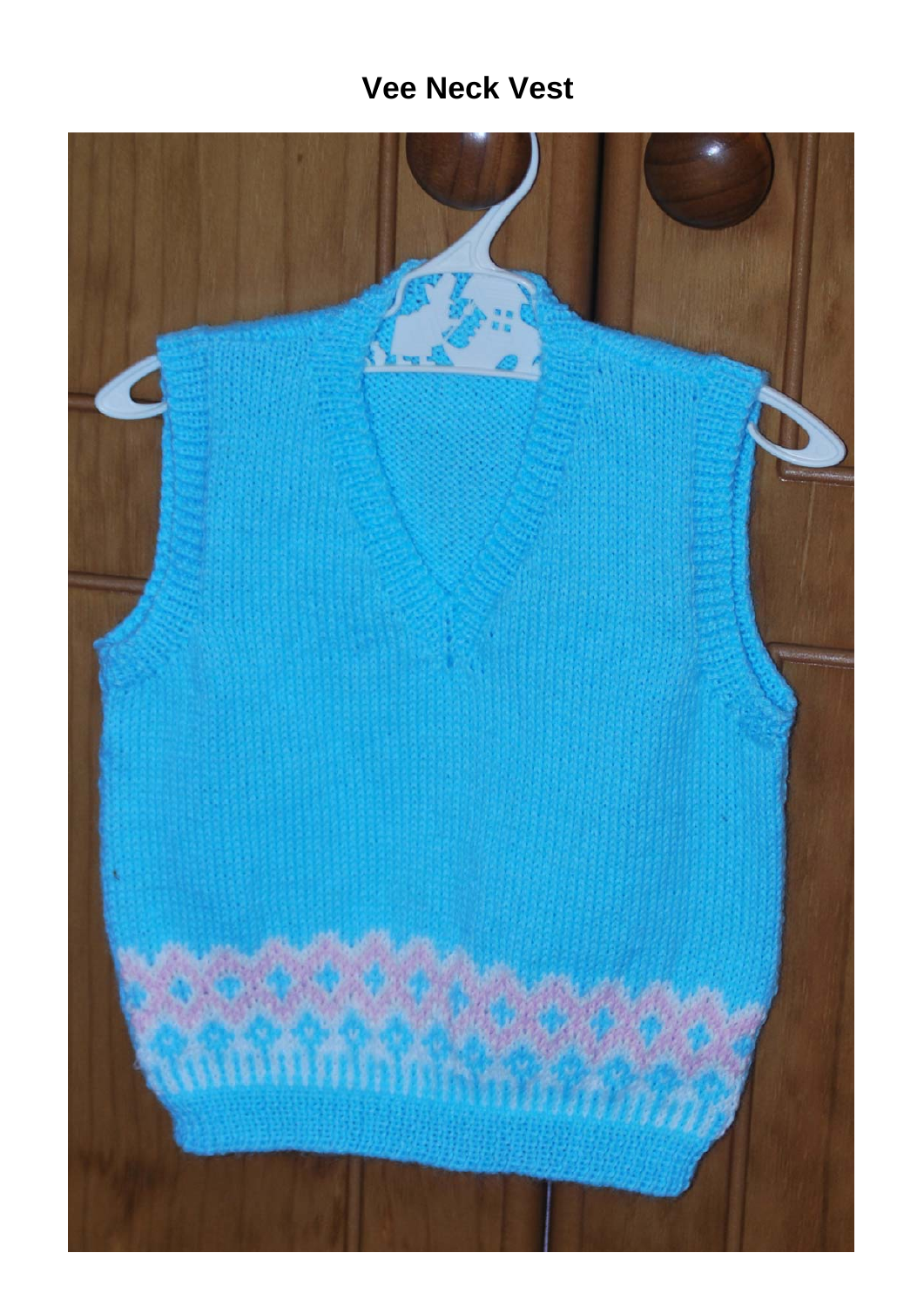# **V Neck Vest**

| <b>MEASUREMENTS</b>                                      |  |              |     |                                                                                 |
|----------------------------------------------------------|--|--------------|-----|---------------------------------------------------------------------------------|
|                                                          |  | $\mathbf{2}$ | 4   | 6                                                                               |
|                                                          |  | 56           | 61  | 66                                                                              |
| Ins                                                      |  | 22           | 24  | 26                                                                              |
|                                                          |  |              |     |                                                                                 |
| This is an snug-fitting garment                          |  |              |     |                                                                                 |
| <b>MATERIALS - 4 Ply Baby Wool</b>                       |  |              |     |                                                                                 |
|                                                          |  | 100          | 125 |                                                                                 |
| mtrs                                                     |  |              |     |                                                                                 |
| Quantities are approximate as they vary between knitters |  |              |     |                                                                                 |
| <b>NEEDLES</b>                                           |  |              |     |                                                                                 |
|                                                          |  |              |     | $(1.117 \pm 0.110 \pm 0.011)$ $(1.117 \pm 0.110 \pm 0.011)$ $(1.117 \pm 0.110)$ |

1 pair each 2.75mm (UK 12, USA 2) and 3.25mm (UK 10, USA 3) or sizes needed to give correct tension. **ACCESSORIES** 

Knitters Needle for sewing seams.

#### **TENSION**

On 3.25mm needles, 28 sts and 36 rows to 10 cm in width over stocking stitch.

#### **FIRST – CHECK YOUR TENSION**

Please check your tension carefully. If less stitches use smaller needles, if more stitches use bigger needles.

#### **ABBREVIATIONS**

K=knit; P=purl; tog=together; st=stitch; beg=beginning; alt=alternate; rep=repeat; patt=pattern; cm=centimetres; in=inches; mm=millimetres.

#### **BACK**

\*\*Using 2.75mm Needles, cast on 83 (**89,** 95) sts.

**1st row**: K2, \*P1, K1, rep from \* to last st, K1.

**2nd row**: K1, \*P1, K1, rep from \* to end.

Rep 1<sup>st</sup> and 2<sup>nd</sup> rows until work measures 2cm ending with a  $2<sup>nd</sup>$  row.

Change to 3.25mm needles and work in stocking stitch until work measures 23 (25, 28) cm ending with a p row.\*\*

#### *Shape Armholes*

Cast off 6 sts at beg of next 2 rows.

Dec 1 st at each end of every row until 55 (**59**, 63) sts rem. Cont straight in stocking stitch until armhole measures 13 (**14**, 15) from commencement of armhole shaping.

#### *Shape Shoulders*

Cast off 6 (**7**, 8) sts at beg of next 4 rows. Cast off remaining sts.

## **FRONT**

Work as for Back from \*\* to \*\*

# *Shape Armhole*

Cast off 6 sts at beg of next 2 rows.

#### *Divide for Neck*

**Next row:** K 2tog, k 31, k 2tog, turn.

**Next row:** P to last 2 sts, p 2tog.

Continue working on these 32 (**34**, 36) sts. Dec 1 st at the armhole edge on next 6 rows. AT THE SAME TIME dec 1 sts at the neck edge on the next and every foll 3rd row until 12 (**14**, 16) sts rem.

Cont straight until armhole measures the same as back to shoulder shaping.

Shape Shoulder

Cast off 6 (**7**, 8) sts at armhole edge on next and foll alt row.

Slip centre st onto s stitch holder and rejoin yarn to remaining sts. Work left side to match the right side.

#### **TO MAKE UP**

Do not press.

Join right shoulder seam.

#### *NECK BAND*